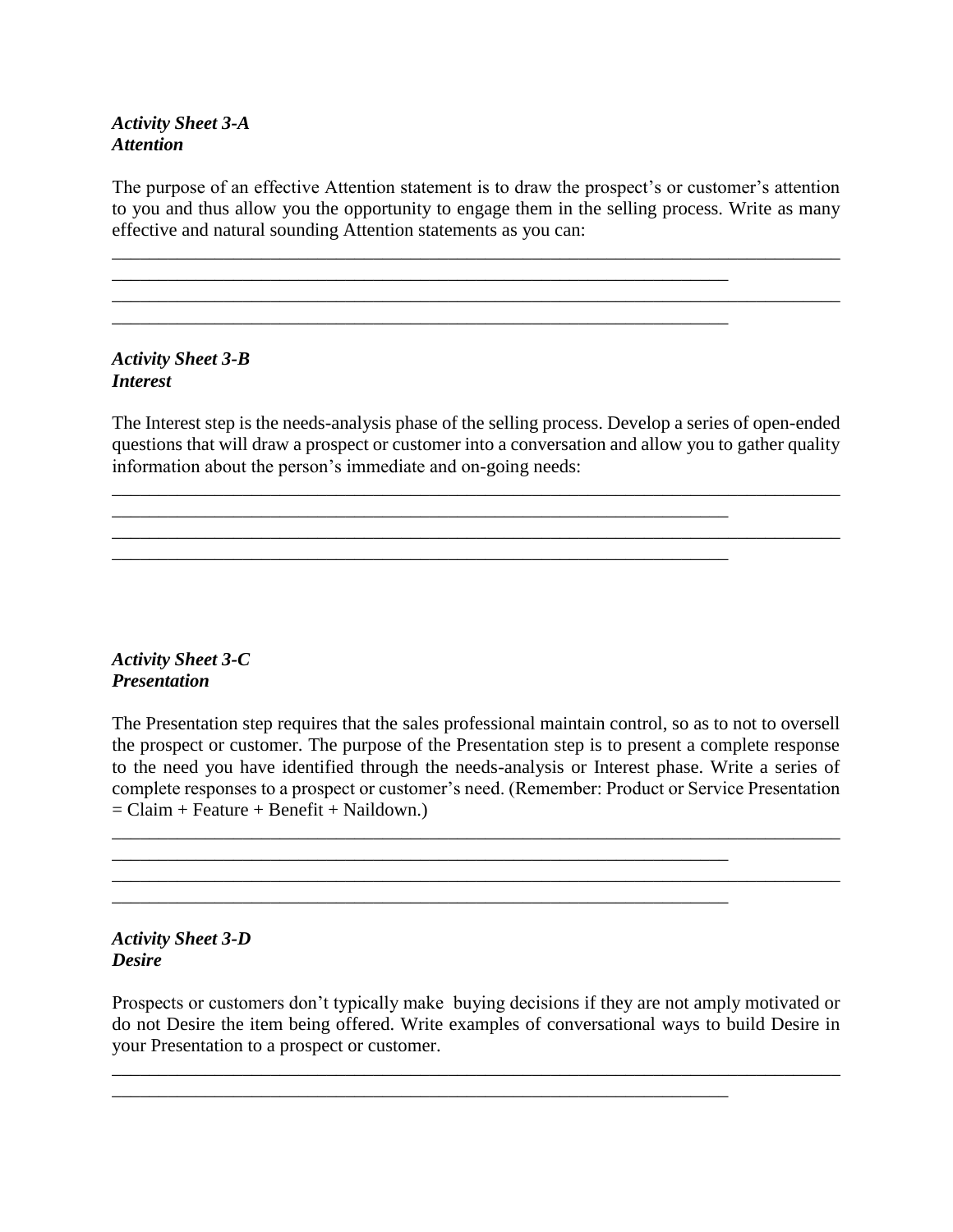## *Activity Sheet 3-E Close*

The purpose of the Close step is to do exactly that--close the selling process by asking for the order. There are two ways to approach the Close.

\_\_\_\_\_\_\_\_\_\_\_\_\_\_\_\_\_\_\_\_\_\_\_\_\_\_\_\_\_\_\_\_\_\_\_\_\_\_\_\_\_\_\_\_\_\_\_\_\_\_\_\_\_\_\_\_\_\_\_\_\_\_\_\_\_\_\_\_\_\_\_\_\_\_\_\_\_\_

\_\_\_\_\_\_\_\_\_\_\_\_\_\_\_\_\_\_\_\_\_\_\_\_\_\_\_\_\_\_\_\_\_\_\_\_\_\_\_\_\_\_\_\_\_\_\_\_\_\_\_\_\_\_\_\_\_\_\_\_\_\_\_\_\_\_

\_\_\_\_\_\_\_\_\_\_\_\_\_\_\_\_\_\_\_\_\_\_\_\_\_\_\_\_\_\_\_\_\_\_\_\_\_\_\_\_\_\_\_\_\_\_\_\_\_\_\_\_\_\_\_\_\_\_\_\_\_\_\_\_\_\_

\_\_\_\_\_\_\_\_\_\_\_\_\_\_\_\_\_\_\_\_\_\_\_\_\_\_\_\_\_\_\_\_\_\_\_\_\_\_\_\_\_\_\_\_\_\_\_\_\_\_\_\_\_\_

First, if you sense that the prospect or customer is warm to your offer (Presentation) but you are not sure the person is ready to buy, use a Trial Close question. The purpose of this type of question is to seek the customer's opinion of (not commitment to) your offer. Write several Trial Close questions for a typical Presentation that you might make:

\_\_\_\_\_\_\_\_\_\_\_\_\_\_\_\_\_\_\_\_\_\_\_\_\_\_\_\_\_\_\_\_\_\_\_\_\_\_\_\_\_\_\_\_\_\_\_\_\_\_\_\_\_\_\_\_\_\_\_\_\_\_\_\_\_\_\_\_\_\_\_\_\_\_\_\_\_\_

 $\mathcal{L}_\mathcal{L} = \{ \mathcal{L}_\mathcal{L} = \{ \mathcal{L}_\mathcal{L} = \{ \mathcal{L}_\mathcal{L} = \{ \mathcal{L}_\mathcal{L} = \{ \mathcal{L}_\mathcal{L} = \{ \mathcal{L}_\mathcal{L} = \{ \mathcal{L}_\mathcal{L} = \{ \mathcal{L}_\mathcal{L} = \{ \mathcal{L}_\mathcal{L} = \{ \mathcal{L}_\mathcal{L} = \{ \mathcal{L}_\mathcal{L} = \{ \mathcal{L}_\mathcal{L} = \{ \mathcal{L}_\mathcal{L} = \{ \mathcal{L}_\mathcal{$ 

Second, if you are confident that your Presentation has answered the customer's needs and that the customer is ready to buy, use an Order Close question, which seeks a commitment from the customer. Write a few Order Close questions for a typical Presentation that you might make:

 $\mathcal{L}_\mathcal{L} = \{ \mathcal{L}_\mathcal{L} = \{ \mathcal{L}_\mathcal{L} = \{ \mathcal{L}_\mathcal{L} = \{ \mathcal{L}_\mathcal{L} = \{ \mathcal{L}_\mathcal{L} = \{ \mathcal{L}_\mathcal{L} = \{ \mathcal{L}_\mathcal{L} = \{ \mathcal{L}_\mathcal{L} = \{ \mathcal{L}_\mathcal{L} = \{ \mathcal{L}_\mathcal{L} = \{ \mathcal{L}_\mathcal{L} = \{ \mathcal{L}_\mathcal{L} = \{ \mathcal{L}_\mathcal{L} = \{ \mathcal{L}_\mathcal{$ 

## *Activity Sheet 3-F The Five Steps to Selling*

Now, put it all together in a mock selling situation. Complete this activity sheet as if you were making a sales presentation to a typical prospect or customer of your organization. Attention:\_\_\_\_\_\_\_\_\_\_\_\_\_\_\_\_\_\_\_\_\_\_\_\_\_\_\_\_\_\_\_\_\_\_\_\_\_\_\_\_\_\_\_\_\_\_\_\_\_\_\_\_\_\_\_\_\_\_\_\_\_\_\_\_\_\_\_\_\_